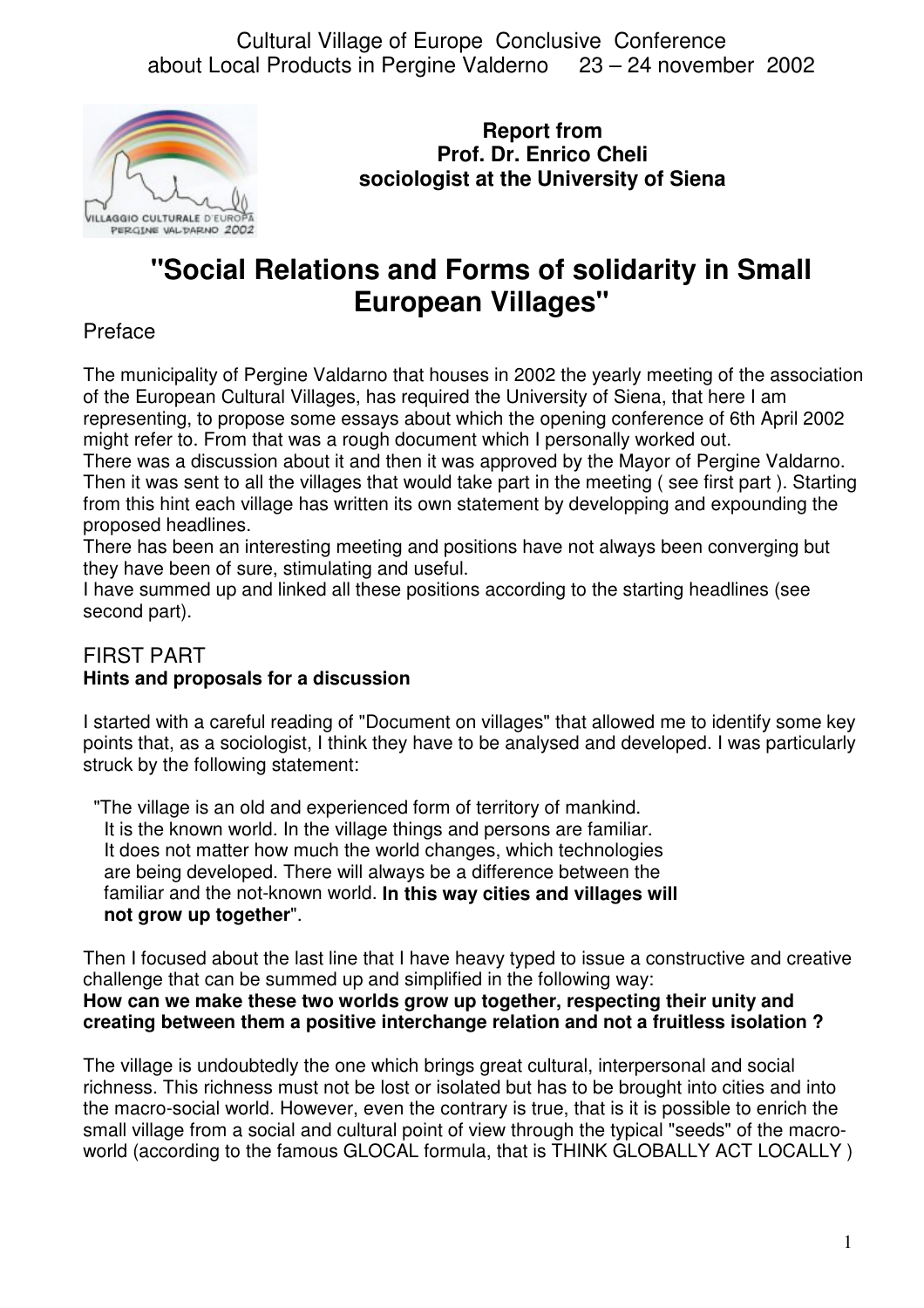We will give some examples about how to proceed. Every example takes its hints from the document on villages and develops it into two ways:

 "The culture of a city is the culture of services. In villages, people are the main element. They are not untrue. The village has meeting-points"

The problem is shown in its two correlated aspects:

• how is it possible to make cities understand how important this feature is for people and

how great the presence of meeting points in village is ?

• how is it possible to have in villages a greater presence of useful services or how link them to the service nets of the nearest cities ?

Another example:

 " Culture in cities is a product individually experienced by people. In villages, culture is bound to social elements. People experience culture together. "

Consequently:

- How is it possible to make people have a more lively culture, both from an active and interpersonal point of view ?
- How is it possible to make culture of village more updated and linked to the process of cultural and world-wide transformation in progress ?

## **Conclusions of the first part**

The basic proposal is to pass from *multiculture* ( co-existence of many cultures, but each one isolated) to *interculture* (relation of interchange and hybridation of several cultures where each one is openly available to take from the others those values and models that are proved to be better and more efficient than theirs own). Practically speaking, we have already a great deal of hints in the "Document on villages" and we suggest to start from it, by applying to each point the above mentioned model of reciprocity .In this way, every matter will be planned in two ways:

- how the best of villages can be brought into cities and
- how the best of cities can be brought into villages.

A further and supplementary hints might concern the legislative devices favouring the abovementioned process of interchange and the more active partecipation in citizens for the realisation of public plans of interventions where culture is not separated from the running of existing resources in the territory but is an integral and essential part.

In Italy, the social plans of territory are fulfilled through the 328/00 law. It is a sort of social town-plan locating cooperative societies, associations, etc., in the third field that is the main partner for the realisation of a complete service system. There might be similar laws in other countries. New laws or enlargement of the old ones might be proposed.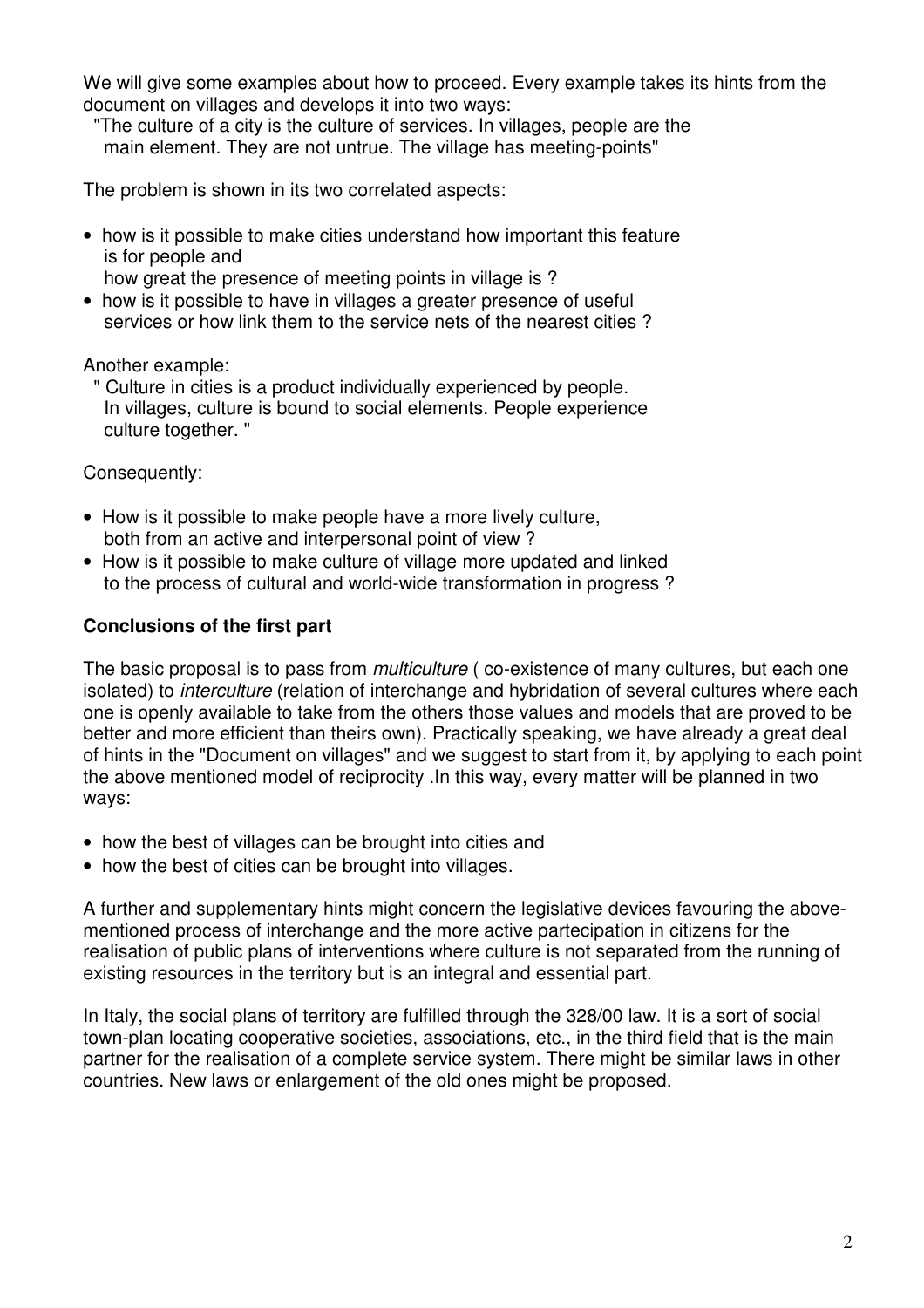## SECOND PART

#### **Summary of the reports about villages stimulated by the document analysed in the first part and search for meeting points.**

## **Preface**

The proposal of building up bridges instead of walls has stimulated different reactions among the representatives of the villages that took part in the conference in Pergine Valdarno on the 6<sup>th</sup> April 2002.

Some of them have agreed upon the main theme, others have accepted the challenge and have proposed building ideas, some others have raised objections and sceptical comments. I think that in all the three cases we can find useful hints and contributions and for that reason I will try to give a creative summary.

I will start from the report from Mellionnec because it points out a very important aspect from a sociological point of view that fits not only the French reality but most of the European countries even if in a different way:

 "Nowadays rural is no longer synonymous with farmer. 70 % of rural employment is secondary or tertiary employment. Isolation is no longer a handicap (thanks to) Equal access to information and training. People want to have urban advantages without the inconveniences. All this transitions contribute towards facilitating the dialogue between town and country."

To fulfil a project it is necessary to be aware of risks and possible obstacles by getting involved in cancelling, reducing or changing them into something positive. Doubts and concerns, if not prejudicial, are not less important than the agreements that underline the positive aspects of the project. So I have decided to start with the report from Kilingi-Nomme that expresses a concern about the alleged "urban advantages",

a consideration that is worth to be considered carefully:

 "What do the cities have to offer us? So called "service networks"? Moresupermarkets, shops, fancy restaurants, beauty saloons, traffic jams? Even if some of these things might look attractive for someone, they have a very high price, too high price. This price is environmental pollution, drug addiction, social and health problems, and criminality."

A similar objection, even if less deepened, is proposed even by Porrua that implicitly suggests the way how to proceed :

 "Changes towards a greater material wellbeing are always necessary, but we ask that it is ourselves in the villages who decide our  *adaptation* under our own responsibility."

As a matter of fact, it is not the case to imitate servilely the town and its formulas and initiatives, but at the same time we can not but consider that they concern real needs that must be satisfied in some way.

We can consider the matter from another point of view and see if it is possible to get the meaning of some services and initiatives that are typical of towns *by adapting the form to the needs and characteristics of village.* In other words, we can find the forms and modalities that better suit the environmental, social and cultural peculiarities of some villages or nets of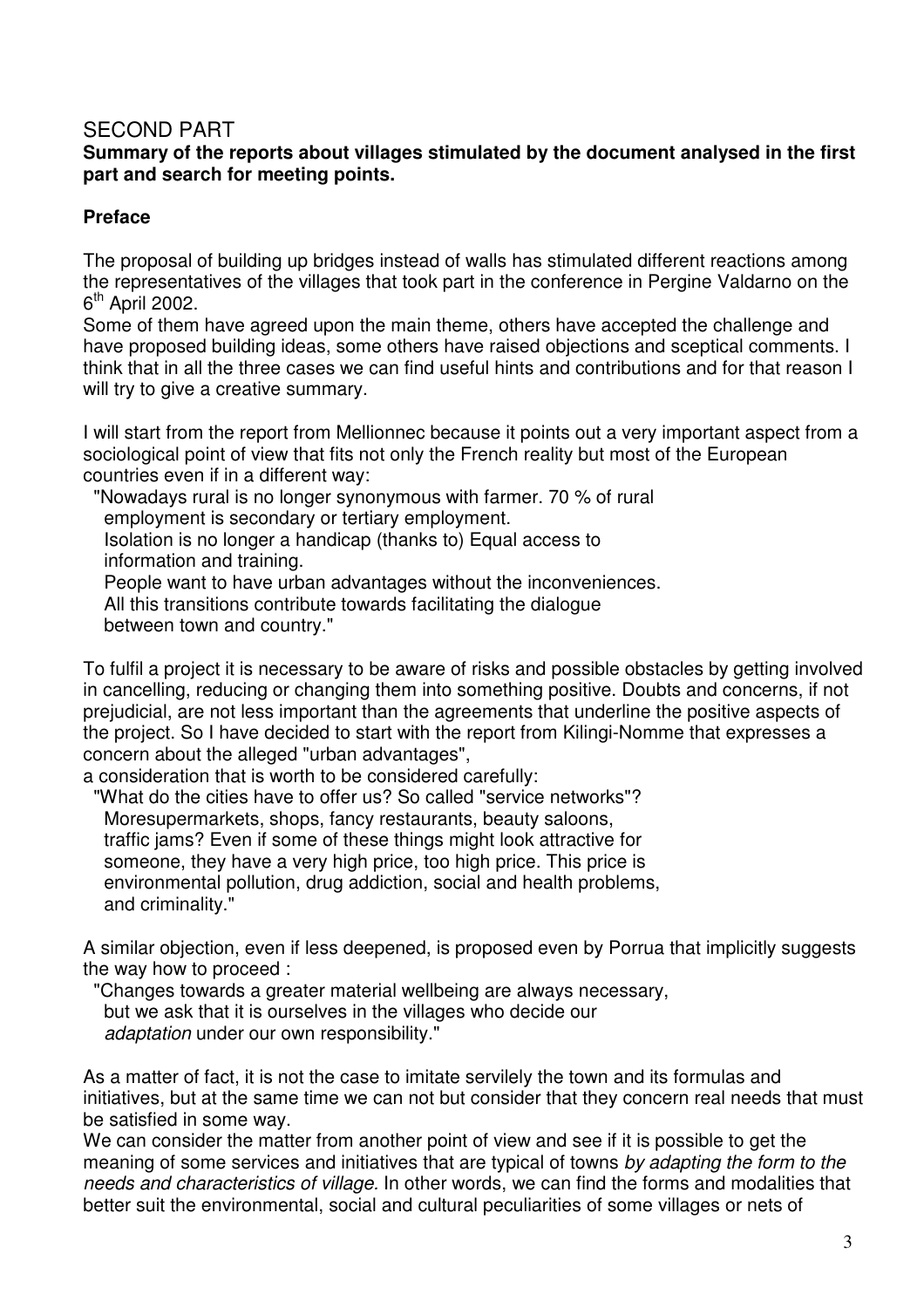nearby villages (with regard to the concept of adaptation it is really interesting the case of the central square of Wijk Aan Zee).

Another comprehensible concern raised by Porrua concerns the little environmental sensibility of towns :

 "In spite of the positive evolution towards the care of the environment in the last times, we do not think that urban culture is able to develop in a natural way this feeling of belonging and identity in a natural way and with a set of own values, since these come most frequently through the powerful media, obstinated in considering rural culture as a minor form of life, and in many occasions regarding villages as remote or even backward."

Even in this case the question is: how can we transform matters and relationships into resources and opportunities ? The feeling of belonging and identification oneself that is typical of villages and countrysides is of sure more "ecological" since it arises from life in the open air and from stronger contacts with the natural rhythms and processes. This feeling and this awareness can be considered as an important contribution that the village culture can offer the city .Most of reports concern the risks and opportunities that derive from importing culture and services from cities. But I would like to remind that my proposal considered both directions. I quote again the report from Porrua :

 "We are convinced that villages today can bring good things to urban culture, as the importance of rural tourism for city dwellers demonstrates. This is just one of the reasons why our politicians have to be conscious of the value of their support."

#### **Agreement about the usefulness of more interchanges between towns and villages and working proposals.**

Aldeburgh agrees upon the idea of looking for cooperation ways between town and village and it appears not to be much worried about risks; it worries, on the contrary, about how find the resources to activate these changes :

"there is no need for us to concern ourselves with making the benefits of city services available to villages. More relevant is the question how countrydwellers, on their generally lower income, can pay the cost of such access."

As the report goes on, Aldeburgh expresses some important proposals and remarks the possibility and positiveness of introducing the use of new media into villages, for instance :

"Here it is necessary to ensure the use of new media also in the cultural sector. The use of new media is indispensable for all future-oriented villages. The technical infrastructure for this is already in place. A decisive factor is that clear targets are formulated and applied to meet the special requirements of the village. The use of new media does not mean an impoverishment of communication in the village. It enriches it. At present there are two very promising projects in preparation in this area which may also receive state funding. Applications and contents suited to the requirements of the rural community are decisive here."

Another interesting proposal is the evaluation of the professional skills of people that leave the city and go living into villages. These skills are potential resources that can enrich the social life of villages but it is necessary to learn how use them.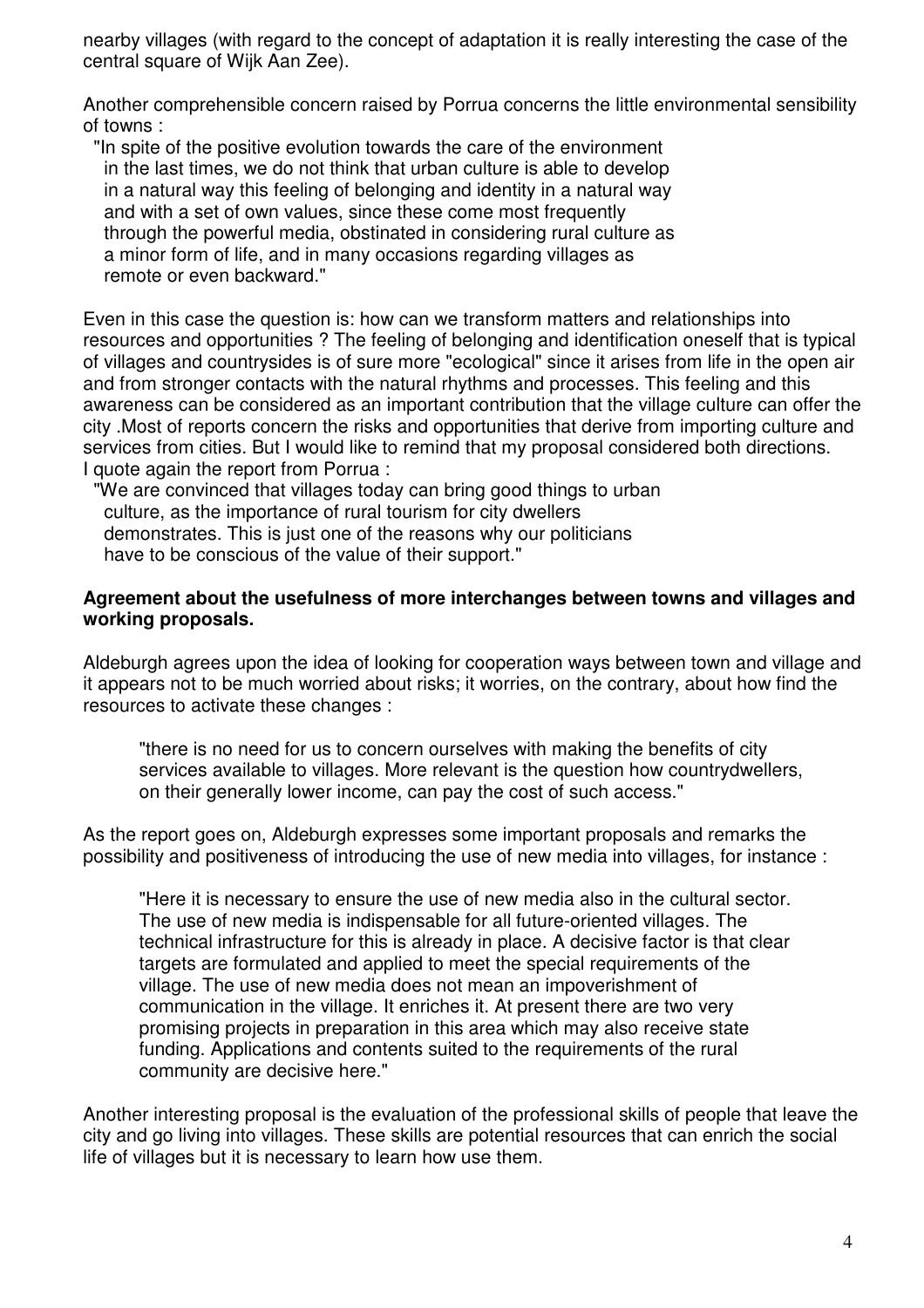In Aldeburgh live many retired middle-class people and they "bring many of the skills and attitudes of the city with them, thus supplying one of Professor Cheli' s criteria for better interchange. They also have time and talents to make a strong community contribution through the charitable, cultural and social organisations operating on the local scene."

Such a use, besides enriching the village itself, can allow these people to get much better involved into the social net of the village, by participating actively to its life and contributing for the resolution of a problem that has been rightly pointed out by the report from Strobeck, that is :

"our villages do not become "dormitories" for high earners with a job in the city ."

The problem is serious and probably the best way to solve it is to encourage the integration and participation of the new citizens rather than create laws (walls) that keep them out of villages. Through appropriate initiatives, like the ones Aldeburgh points out and other countries, the social net of the village can be enriched and the new citizens can become active subjects and participants instead of letting them play the part of eternal guests ( even in this case it is a matter of transforming problems and obligations into resources and opportunities). The importance of enriching and vitalizing the social net of villages is also underlined by Paxos that points out all that does not require the acceptance of values and market logics but it is, indeed, possible to conciliate it with the quality criteria :

"We should bring the inhabitants of our villages in touch with new quality urban cultural products. We ourselves have been trying to do this for years, organising classical music festivals, festivals of new worthwhile musical trends, photography and art exhibitions etc; **the criterion being not commercialism but quality .**( ...)

In cooperation with corresponding local government bodies, **we should create an image of vital communities,** while seeking the creation of laws to help the development of cultural activities in our villages which, as we all know, depend mainly on spontaneous participation.

Culture is a continuous process, which evolves because it is alive. Isolation of the village leads to a sterile future. The uncontrolled influence of the city on the village is destructive.

We believe that the best possible solution can be found in the above suggestions, and we are certain that it is thus possible to achieve, in the best way, **cultural infiltration** from villages to cities and vice versa with positive results for everyone."

Also the report from Wijk Aan Zee underlines that we need some services that at the moment are only or prevalently in towns :

"People in village need special, modern services and therefore they are dependent on cities. There must be a way in between a town with all sort of facilities and a village without any.

We think there are interesting possibilities for the economical situation in villages. To start business in the urban area is very expensive. We think there have to be more attention for the possibilities of small business in villages. ( ...) We think that big cities and towns has to stimulate small business to establish in villages around. (...) We need creative entrepreneurs as well in the big post and banking companies as in the villages itself."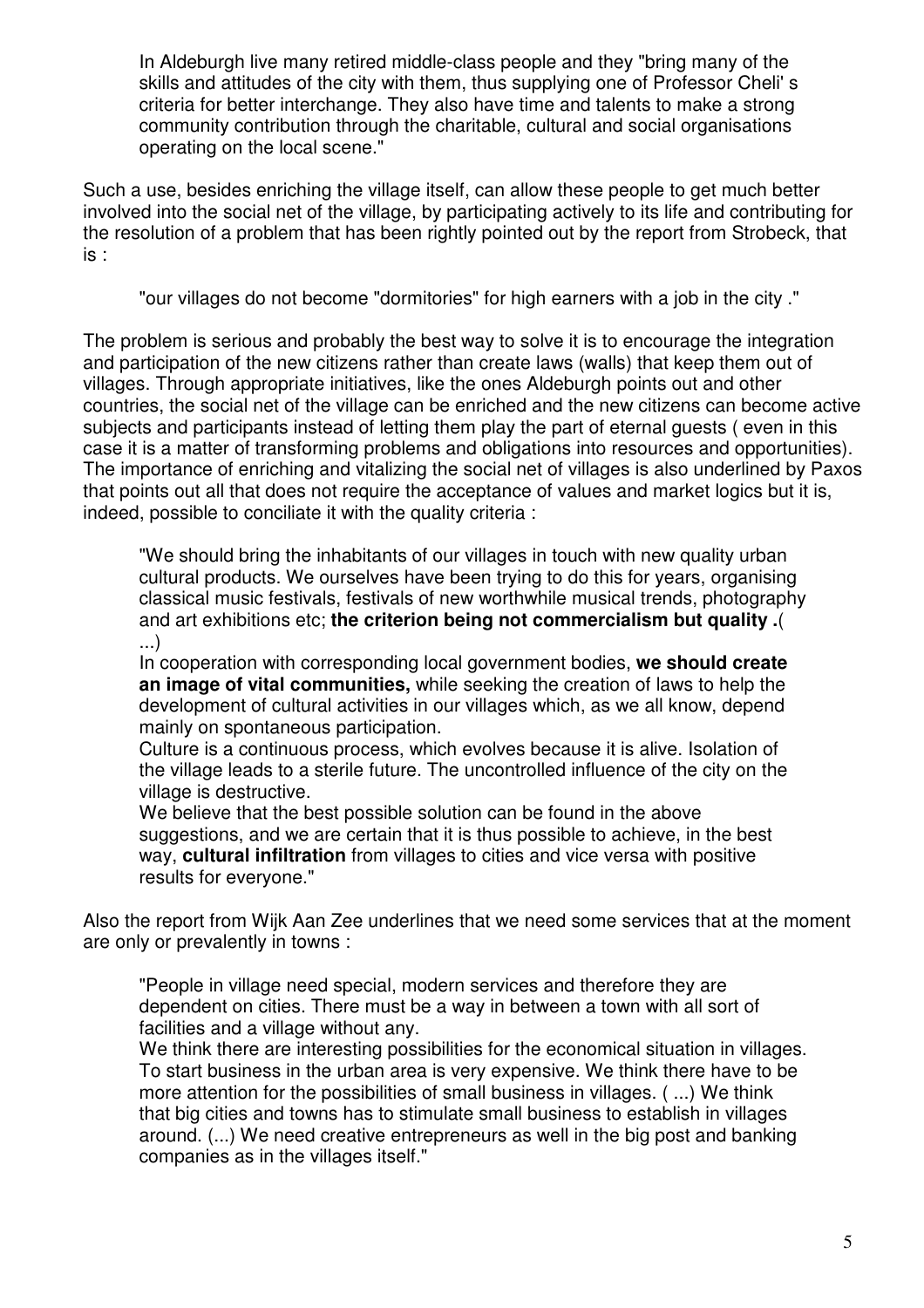Tommerup too, is optimistic when it takes into consideration the opportunity of creating mutual advantage bridges between towns and villages even if it rightly underlines that it must be "in a way that allow the village to remain a village".

In comparison with the other reports, Tommerup, however, proposes a further important aspect: the interpersonal relationship. In the other reports and even during the debate in Pergine Valdarno it was stressed the superiority of villages in comparaison with towns where the community net of identity, mutual support and assistance -that are typical of villages -are almost completely absent. However, there is even the other side of the picture and the report from Tommerup reminds us :

" My point of view is that perhaps we should learn from the cities and say, social relations in tl:le village are essential but we could try to be less conservative and perhaps learn from social relations in the city, which sometimes goes new ways and perhaps are less condemnatory .The people who live in the villages have to learn to be more open for new people and new costumes. Here you might say people in villages are pleasant, joyful, and open. And I will say that's right, but people are open, pleasant, and joyful whenever it is convenient. I don't clam it has to be like that in your village but I have to admit that sometimes it is like that in my village.

To have good social relations, we some times have to learn to be open-minded and tolerant. My allegation is that we for sure can learn from the diversity of the city ."

#### **Creating a collaboration net to activate shared services and structures**

Now I would like to consider and sum up in three points one of the themes that is mostly present in the reports :

- a) Which services, social and cultural initiatives to be imported from urban realities;
- b) How adapt them to the characteristics and needs of villages in order that villages remain villages;
- c) How find resources to fulfil such projects.

I will start from the point c to propose what we might define using the sociological language, the passage from services and initiatives like something promoted, run and used by an only village into shared services and initiatives. That requires a real cooperation among more villages or towns located in the same geographical area that are willing to create a network group. I quote the report from Strobeck :

"We are no longer citizens of just one community , but rather of a region. **The New Village** works with other communities in the region on the basis of partnership to jointly offer the citizen the various village profiles which one community alone cannot provide."(...)

There is a future for villages and regions which put people at the centre of all developments and elaborate an unmistakable, independent profile in cooperation with their citizens.

The challenge for **The New Village** is to create for ourselves the location factors which the citizens require. ( ...). In order to feel happy in a village we expect a lively cultural life and attractive recreational facilities nearby. Jobs should also be available in the vicinity ."